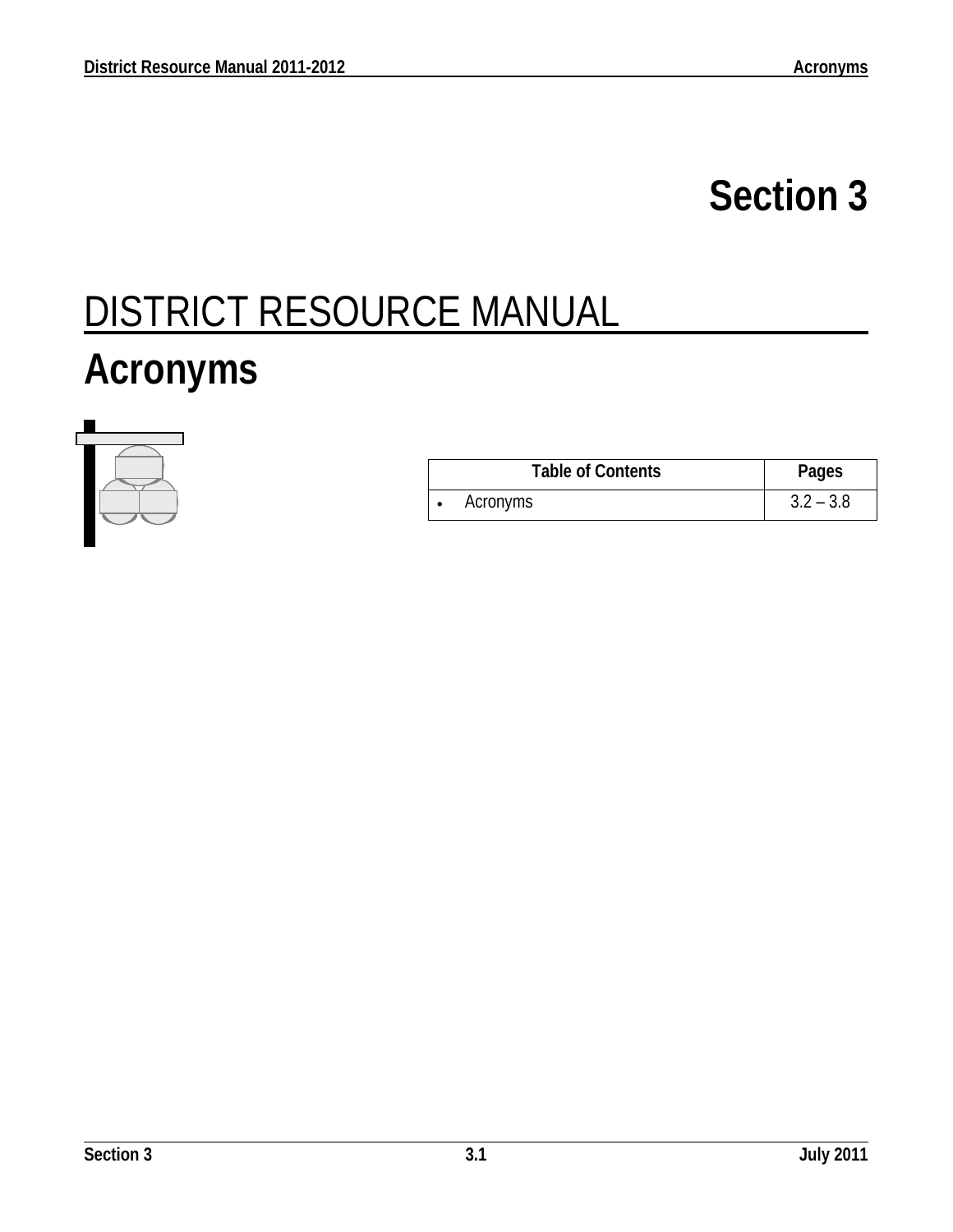## **Acronyms**

Like every organization and profession, Portland Public Schools and the larger educational communities in the state and nation use special terminology and acronyms. Some of the most frequently used terms follow.

**A** 

| AA           | <b>Affirmative Action</b>                                                |
|--------------|--------------------------------------------------------------------------|
| AASA         | American Association of School Administrators                            |
| ABA          | <b>Applied Behavior Analysis</b>                                         |
| <b>ACT</b>   | American College Testing Program                                         |
| <b>ADA</b>   | Americans with Disabilities Act                                          |
| <b>AD</b>    | Area Director (Previously referred to as DOSA)                           |
| <b>ADA</b>   | Average Daily Attendance                                                 |
| <b>ADD</b>   | <b>Attention Deficit Disorder</b>                                        |
| <b>ADHD</b>  | Attention Deficit Hyperactivity Disorder                                 |
| <b>ADM</b>   | Average Daily Membership                                                 |
| <b>ADMw</b>  | Average Daily Membership (weighted)                                      |
| <b>ADR</b>   | Alternative Dispute Resolution                                           |
| <b>AFDC</b>  | Aid to Families with Dependent Children                                  |
| AHERA        | Asbestos Hazard Emergency Responsibility Act                             |
| AP           | <b>Advanced Placement</b>                                                |
| APE          | <b>Adaptive Physical Education</b>                                       |
| <b>AD</b>    | Area Director (Previously called Director of Student Achievement - DOSA) |
| <b>ASBO</b>  | <b>Association of School Business Officials</b>                          |
| <b>ASCD</b>  | Association for Supervision and Curriculum Development                   |
| <b>ASM</b>   | <b>Accelerated School Model</b>                                          |
| AT           | Assistive Technology                                                     |
| <b>AWSEM</b> | Advocates for Women in Science, Engineering and Mathematics              |
| <b>AYOS</b>  | Albina Youth Opportunity School                                          |
| AYP          | Adequate Yearly Progress (as defined by No Child Left Behind Act)        |
|              |                                                                          |

**B** 

| <b>BASIC</b> | Blazer/Avia Scholarship Improvement Concepts                            |
|--------------|-------------------------------------------------------------------------|
| <b>BD</b>    | <b>Behavior Disorder</b>                                                |
| <b>BESC</b>  | Blanchard Education Service Center (the district headquarters building) |
| <b>BSC</b>   | <b>Building Screening Committee</b>                                     |
| <b>BYE</b>   | <b>Business/Youth Exchange</b>                                          |

**C** 

l

| CADRE       | Center for Appropriate Dispute Resolution   |
|-------------|---------------------------------------------|
| CAI         | <b>Computer Aided Instruction</b>           |
| CAM         | <b>Certificate of Advanced Mastery</b>      |
| <b>CAPD</b> | <b>Central Auditory Processing Disorder</b> |
| CARF        | Career Awareness Related Education          |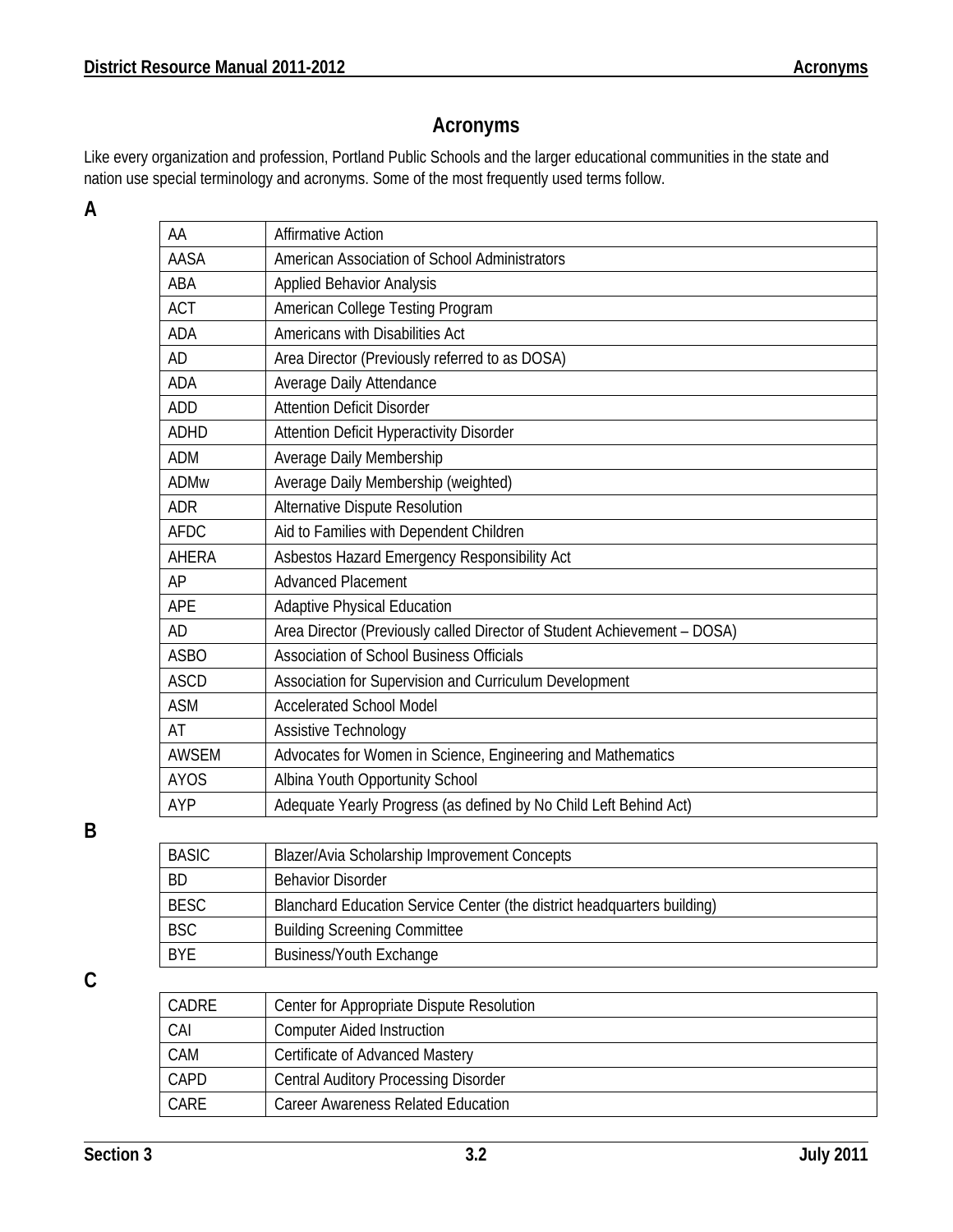| CASA        | Committee for Acceleration of Student Achievement  |
|-------------|----------------------------------------------------|
| CASL        | Center on Accelerating Student Learning            |
| CAST        | Central Academic Support Team                      |
| <b>CDIP</b> | Consolidated District Improvement Plan             |
| <b>CDRC</b> | Child Development and Rehabilitation Center (OHSU) |
| CDS         | <b>Child Development Specialist</b>                |
| <b>CECP</b> | Center for Effective Collaboration and Practice    |
| <b>CGE</b>  | <b>Continuing Girls Education</b>                  |
| <b>CIM</b>  | Certificate of Initial Mastery                     |
| <b>CIS</b>  | Citizens in Schools                                |
| <b>CITY</b> | Citizens Involved in Teaching Youth                |
| <b>CMAC</b> | <b>Community Monitoring Advisory Committee</b>     |
| COSA        | Confederation of Oregon School Administrators      |
| <b>CPPS</b> | <b>Citizens for Portland Public Schools</b>        |
| CS          | Curriculum Specialist (Previously called TOSA)     |
| <b>CSC</b>  | <b>Child Service Center</b>                        |
| <b>CSD</b>  | <b>Children's Services Division (DHS)</b>          |
| <b>CSPC</b> | <b>Citizens Strategic Planning Committee</b>       |
| <b>CUB</b>  | Community/Civic Use of Buildings                   |

**D** 

| <b>DADS</b> | Dads are Doing Something                                                 |
|-------------|--------------------------------------------------------------------------|
| <b>DART</b> | Day and Residential Treatment Services                                   |
| DD          | Developmentally Delayed/Developmental Disabilities                       |
| <b>DHS</b>  | Department of Human Services                                             |
| <b>DOE</b>  | Department of Education                                                  |
| <b>DOSA</b> | Director of Student Achievement (Currently referred to as Area Director) |
| <b>DTAC</b> | <b>District TAG Advisory Committee</b>                                   |

**E** 

| EA          | Educational Assistant (also known as Instructional Assistant or Para-Educator) |
|-------------|--------------------------------------------------------------------------------|
| EC & EEC    | Education Cabinet (and Extended Education Cabinet) formally called IPT         |
| ECEC        | Early Childhood Education Center                                               |
| <b>ECIA</b> | Education Consolidation and Improvement Act                                    |
| <b>ECSE</b> | Early Childhood Special Education (3-kindergarten)                             |
| ED          | <b>Emotionally Disturbed</b>                                                   |
| EDJJ        | National Center on Education, Disability and Juvenile Justice                  |
| EEC & ED    | Extended Education Cabinet (and Education Cabinet) formally called IPT         |
| EН          | <b>Emotionally Handicapped</b>                                                 |
| ΕI          | Early Intervention (birth to 3)                                                |
| EI/ECSE     | Early Intervention/Early Childhood Special Education                           |
| ELL         | English Language Learner                                                       |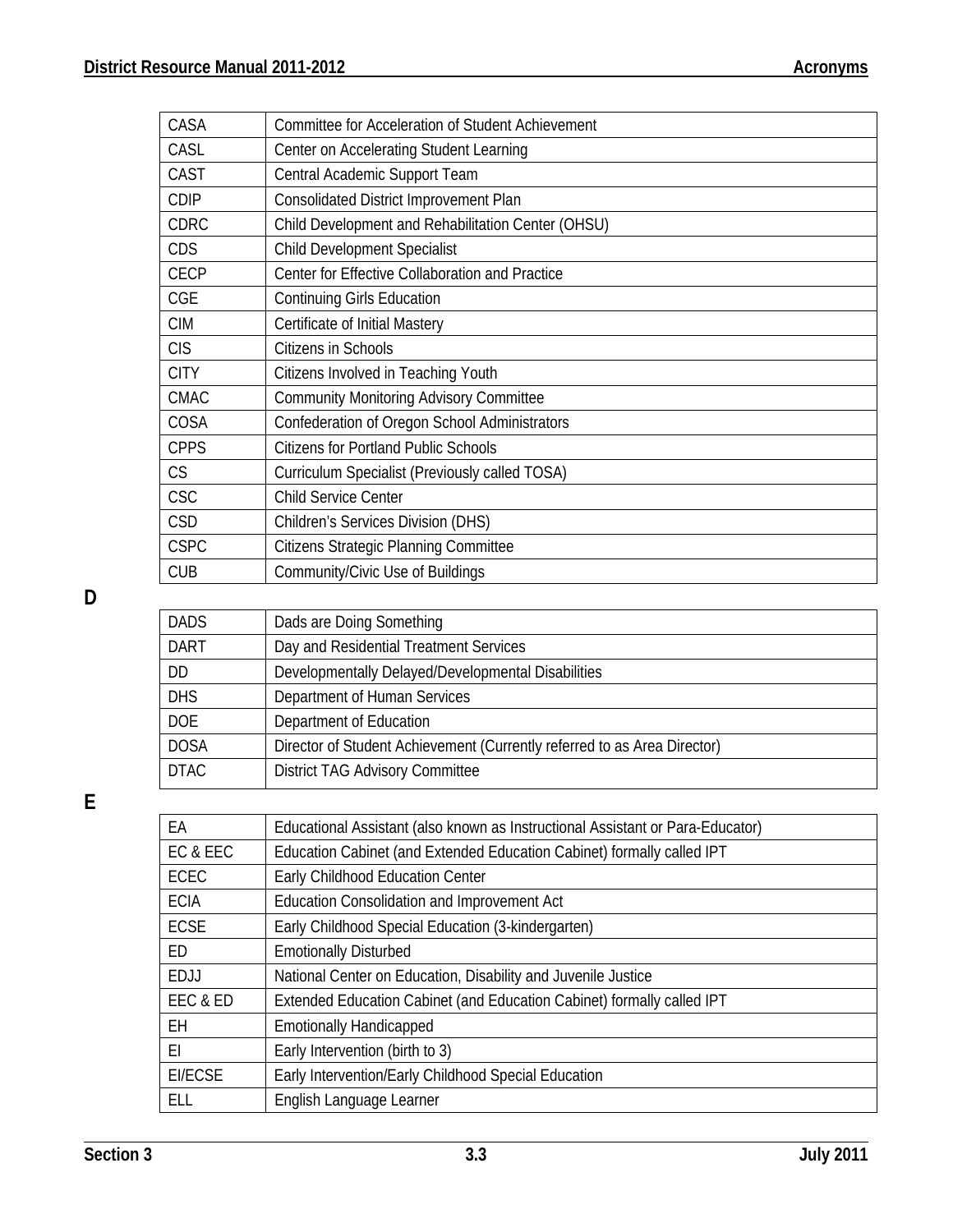| <b>EMR</b>   | <b>Educable Mentally Retarded</b>        |
|--------------|------------------------------------------|
| EO           | <b>Equal Opportunity</b>                 |
| <b>ERC</b>   | <b>Education Resource Center</b>         |
| <b>ESD</b>   | <b>Education Service District</b>        |
| <b>ESL</b>   | English as a Second Language             |
| ESY          | <b>Extended School Year</b>              |
|              |                                          |
| <b>FAM</b>   | <b>Facilities and Asset Management</b>   |
| <b>FAPE</b>  | Free Appropriate Public Education        |
| <b>FERPA</b> | Family Educational Rights to Privacy Act |
| <b>FTE</b>   | <b>Full-Time Equivalency</b>             |
|              |                                          |
| <b>GED</b>   | <b>General Education Diploma</b>         |

**H** 

**G** 

**F** 

| <b>HOPE</b>  | <b>Help Out Public Education</b>              |
|--------------|-----------------------------------------------|
| <b>HOSTS</b> | Help One Student to Succeed                   |
| <b>HOT</b>   | <b>Health Options for Teens</b>               |
| <b>HQT</b>   | Highly Qualified Teacher (as defined by NCLB) |

GOAL General Orientation, Assessment and Literacy Project

**I** 

| IC          | <b>Instructional Council</b>                                    |
|-------------|-----------------------------------------------------------------|
| <b>IDEA</b> | Individuals with Disabilities Education Act (1975, 1990, 1997)  |
| IE          | Instrumental Enrichment                                         |
| <b>IEAP</b> | Indian Education Act Project                                    |
| <b>IEP</b>  | Individual Education Plan                                       |
| <b>IPC</b>  | Instructional Program Council                                   |
| <b>IPT</b>  | Instructional Policy Team (Currently named Educational Cabinet) |
| <b>ISC</b>  | International Studies Center                                    |
|             |                                                                 |
| <b>JTPA</b> | Job Training Partnership Act                                    |

**L** 

**J**

| FA        | <b>Local Education Agency</b>        |
|-----------|--------------------------------------|
| -ED       | <b>Local Education District</b>      |
| <b>FP</b> | <b>Limited English Proficient</b>    |
| LPAD      | Learning Potential Assessment Device |
| LRE       | Least Restrictive Environment        |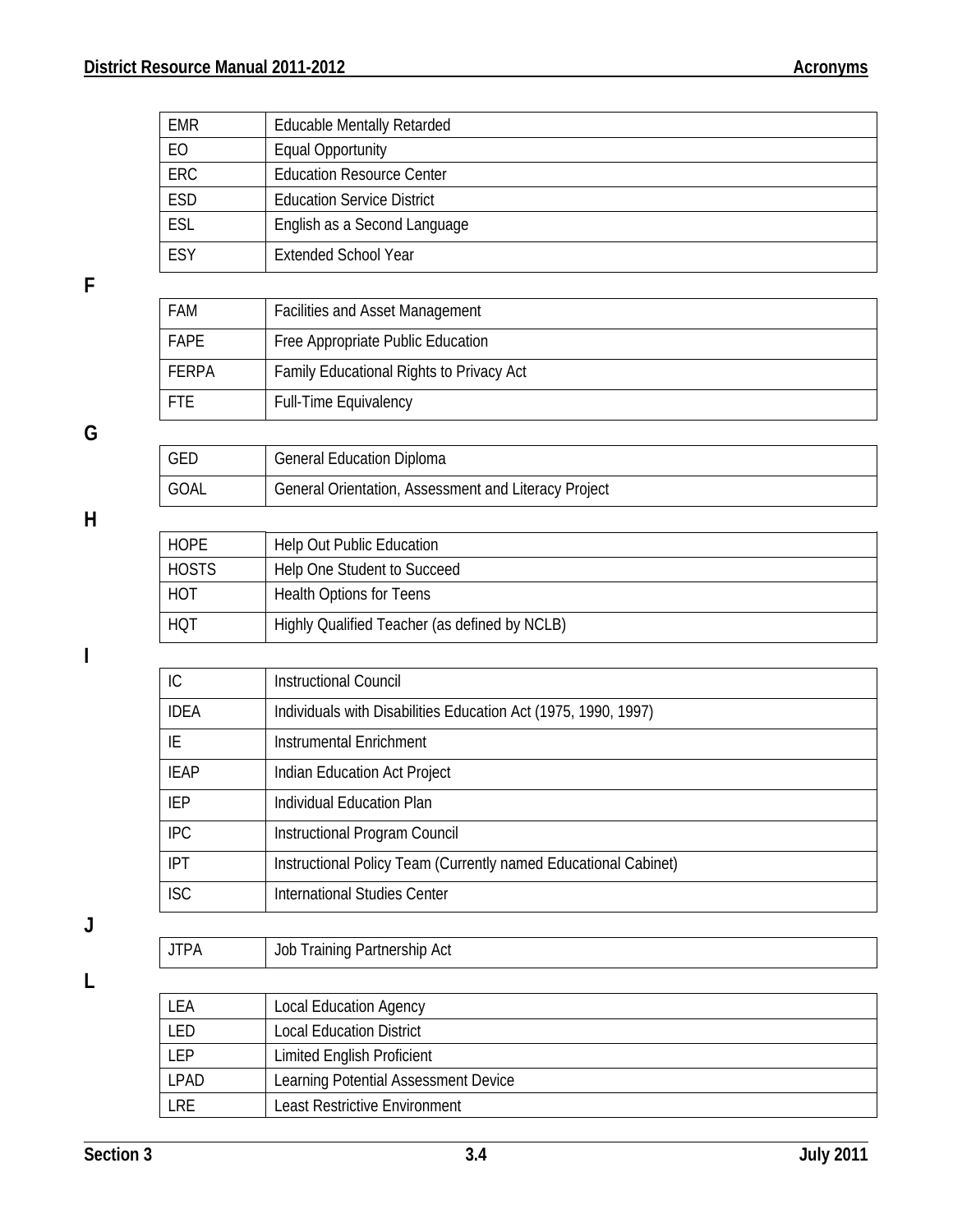| <b>LSAC</b>   | Local School Advisory Committee                                      |
|---------------|----------------------------------------------------------------------|
|               |                                                                      |
| <b>MBD</b>    | Minimal Brain Dysfunction                                            |
| <b>MESD</b>   | Multnomah Educational Service District                               |
| MН            | Multi-Handicapped                                                    |
| <b>MLC</b>    | Metropolitan Learning Center                                         |
| <b>MPT</b>    | Management Policy Team                                               |
|               |                                                                      |
| <b>NAESP</b>  | National Association of Elementary School Principals                 |
| <b>NASSA</b>  | National Association of Secondary School Principals                  |
| <b>NCAC</b>   | National Center on Assessing the General Curriculum                  |
| <b>NCEA</b>   | National Community Education Association                             |
| <b>NCEO</b>   | National Center on Educational Outcomes                              |
| <b>NCITE</b>  | National Center to Improve the Tools of Educators                    |
| <b>NCLB</b>   | No Child Left Behind Act                                             |
| <b>NEA</b>    | <b>National Education Association</b>                                |
| <b>NECTAS</b> | National Early Childhood Technical Assistance System                 |
| <b>NEYSC</b>  | Northeast Youth Services Center (Urban League)                       |
| <b>NICHCY</b> | National Information Center for Children and Youth with Disabilities |
| <b>NMSA</b>   | National Middle School Administration                                |
| <b>NTA</b>    | National Transition Alliance for Youths with Disabilities            |
| <b>NTAC</b>   | National Technical Assistance Consortium                             |
| <b>NTBS</b>   | National Teacher Board Standards                                     |
| <b>NWREL</b>  | Northwest Regional Education Lab                                     |

**O** 

**M** 

**N** 

| <b>OABSE</b> | Oregon Alliance of Black School Educators                   |
|--------------|-------------------------------------------------------------|
| <b>OASE</b>  | Oregon Association of School Executives                     |
| <b>OASSA</b> | Oregon Association of Secondary School Administration       |
| <b>OCR</b>   | Office of Civil Rights                                      |
| <b>ODE</b>   | Oregon Department of Education (also known as ODOE and DOE) |
| <b>OEA</b>   | Oregon Education Association                                |
| <b>OEIA</b>  | Oregon Education Improvement Act                            |
| <b>OESPA</b> | Oregon Elementary School Principals Association             |
| <b>OHI</b>   | Other Health Impaired                                       |
| <b>OJT</b>   | On the Job Training                                         |
| <b>OSAA</b>  | Oregon School Activities Association                        |
| <b>OSAS</b>  | Oregon Statewide Assessment System                          |
| <b>OSBA</b>  | Oregon School Boards Association                            |
| <b>OSE</b>   | Office of Special Education                                 |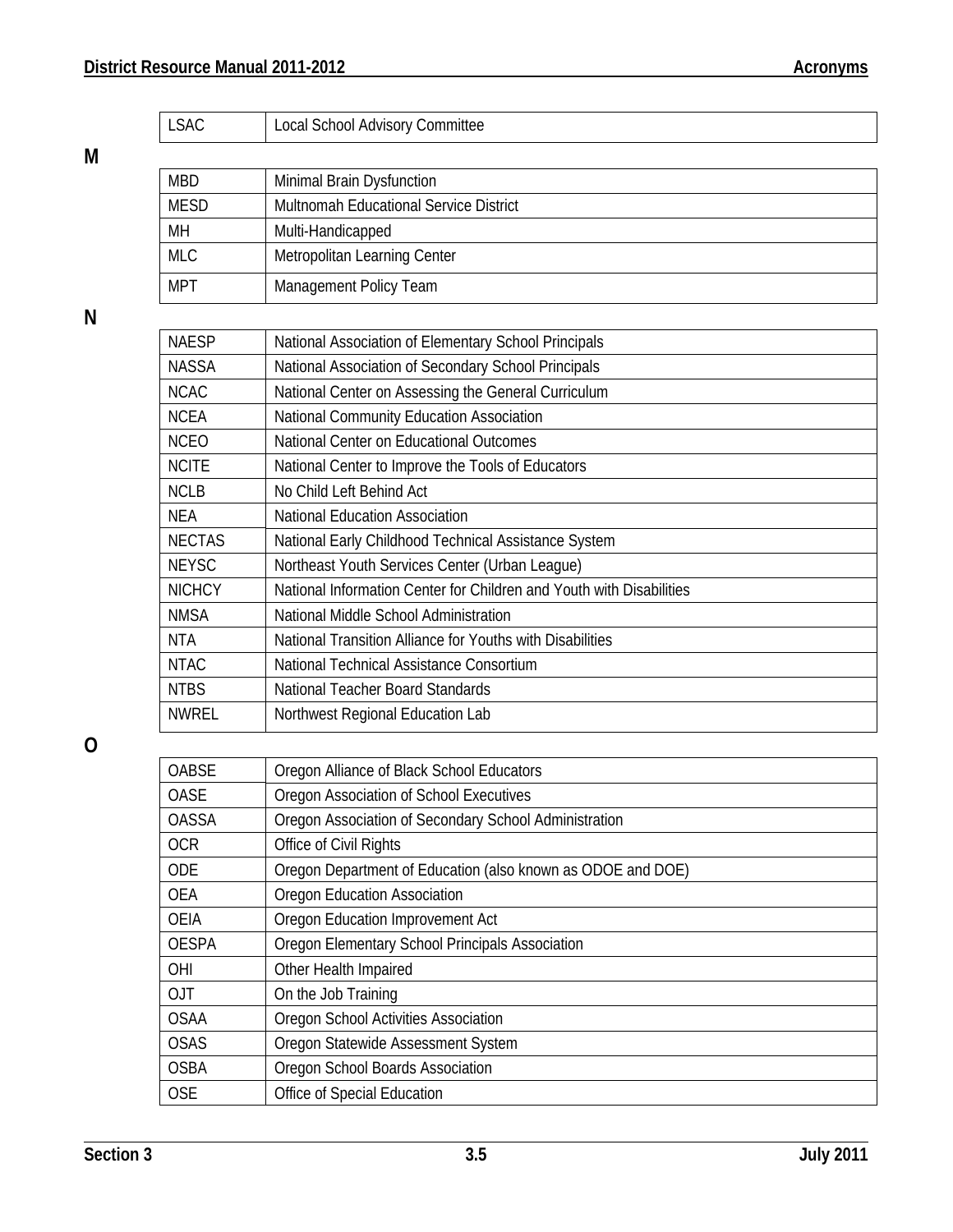| <b>OSEA</b>  | Oregon School Employees Association                                |
|--------------|--------------------------------------------------------------------|
| <b>OSEP</b>  | Office of Special Education Programs, U.S. Department of Education |
| OSPRIG       | Oregon Student Public Interest Research Group                      |
| <b>OSPRA</b> | Oregon School Public Relations Association                         |
| OT           | Occupational Therapy                                               |
| <b>OUS</b>   | Oregon University System (formerly OSSHE)                          |

**P** 

| PAC             | <b>Parent Advisor Committee</b>                          |
|-----------------|----------------------------------------------------------|
| PAL             | Portland Association of Librarians                       |
| <b>PALT</b>     | <b>Portland Achievement Levels Test</b>                  |
| <b>PAPA</b>     | Portland Assistant Principals Association                |
| <b>PAPSA</b>    | Portland Association of Public School Administrators     |
| <b>PASS</b>     | Proficiency-based Admission Student Standards            |
| PAT             | <b>Portland Association of Teachers</b>                  |
| PBIS            | Center for Positive Behavioral Interventions and Support |
| PEIP            | Portland Early Intervention Program                      |
| <b>PERS</b>     | Public Employees Retirement System                       |
| <b>PESPA</b>    | Portland Elementary School Principals Association        |
| <b>PFSP</b>     | Portland Federation of School Professionals              |
| <b>PGSTA</b>    | <b>Portland Grade School Teachers Association</b>        |
| <b>PHSPA</b>    | Portland High School Principals Association              |
| <b>PHSVPA</b>   | Portland High School Vice-Principals Association         |
| <b>PKA</b>      | Portland Kindergarten Association                        |
| <b>PMSPA</b>    | Portland Middle School Principals Association            |
| POIC            | Portland Opportunities Industry Center                   |
| <b>PPS</b>      | <b>Portland Public Schools</b>                           |
| <b>PRAISE</b>   | Providence Children's Center                             |
| <b>PSTA</b>     | <b>Portland Substitute Teachers Association</b>          |
| PT              | Physical Therapy                                         |
| PTA             | Parent/Teacher Association                               |
| PT <sub>O</sub> | Parent/Teacher Organization                              |
| <b>PTCU</b>     | <b>Portland Teachers Credit Union</b>                    |
|                 |                                                          |
| <b>QEM</b>      | <b>Quality Education Model</b>                           |

**Q R** 

| <b>RAC</b>   | <b>Regional Advisory Committee</b>          |
|--------------|---------------------------------------------|
| <b>RC</b>    | <b>Resource Center</b>                      |
| <b>REACH</b> | Respecting our Ethnic and Cultural Heritage |
| <b>RIF</b>   | Reading is Fundamental                      |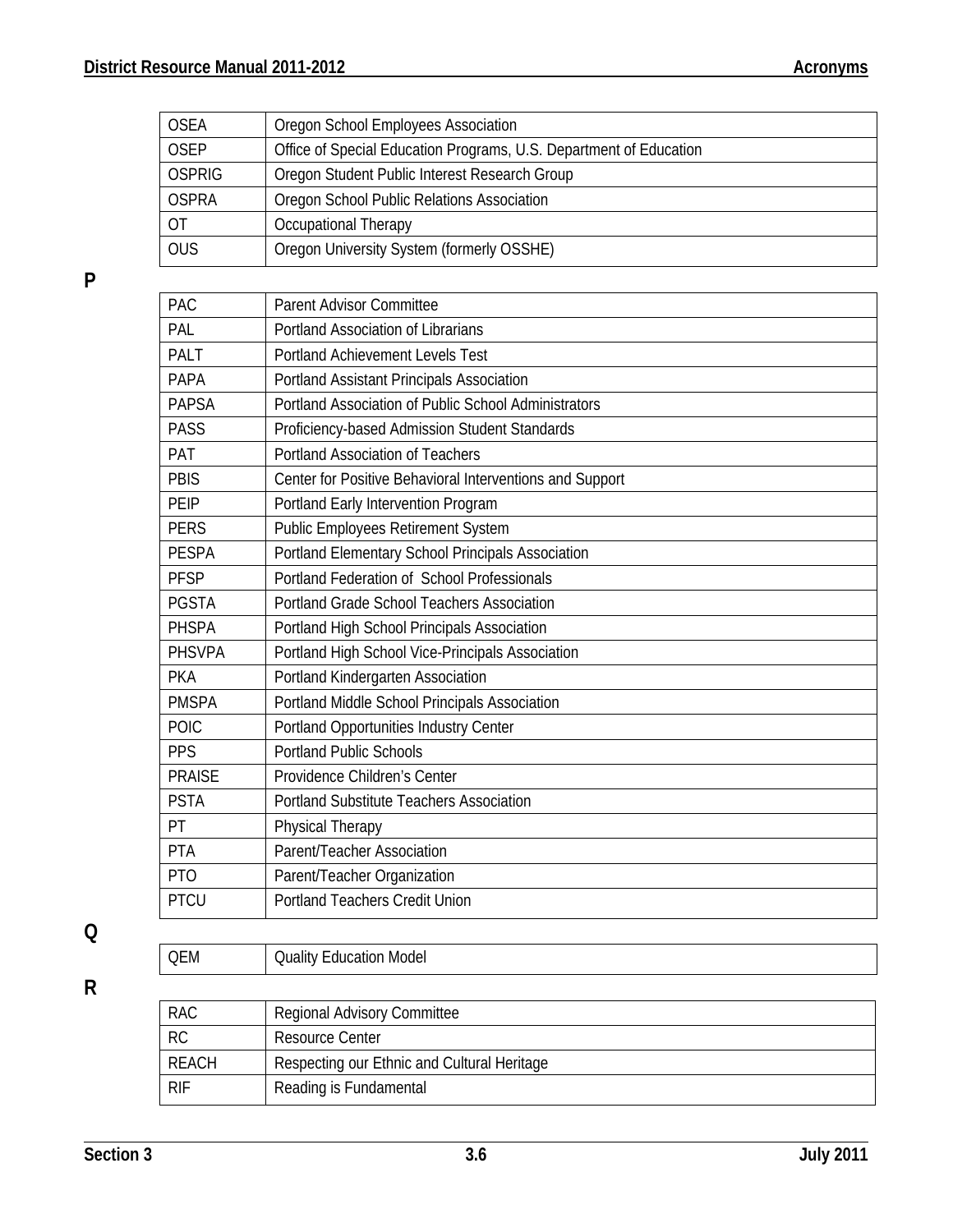**S** 

| <b>SAME</b>   | Science and Math Equity                       |
|---------------|-----------------------------------------------|
| <b>SAT</b>    | Scholastic Aptitude Test                      |
| <b>SECC</b>   | <b>Special Education Child Count</b>          |
| <b>SETNET</b> | <b>School Effectiveness Training Network</b>  |
| <b>SEYSC</b>  | Southeast Youth Services (Portland Impact)    |
| <b>SIP</b>    | School Improvement Plan                       |
| <b>SIS</b>    | <b>Student Integration Services</b>           |
| SLC-A         | Structured Learning Center - Academic         |
| SLC-B         | Structured Learning Center - Behavioral       |
| <b>SLD</b>    | <b>Specific Learning Disability</b>           |
| <b>SLP</b>    | Speech-Language Pathologist                   |
| <b>SMART</b>  | Start Making a Reader Today                   |
| <b>SSF</b>    | <b>State School Fund</b>                      |
| <b>SST</b>    | <b>Support Services Team</b>                  |
| <b>STEP</b>   | Summer Training and Education Program         |
| <b>STIP</b>   | School Transition Intervention Project        |
| <b>STOPPS</b> | Safety Training of Pupils in Portland Schools |
| <b>SYCC</b>   | <b>State Youth Coordinating Council</b>       |
| <b>SYP</b>    | Summer Youth Employment Program               |

**T** 

| <b>TA</b>    | <b>Technical Assistant</b>                         |
|--------------|----------------------------------------------------|
| <b>TAG</b>   | Talented and Gifted Program                        |
| TBI          | Traumatic Brain Injury                             |
| <b>TIMEX</b> | Teaching Integrated Model Exemplary Center         |
| <b>TMR</b>   | <b>Trainable Mentally Retarded</b>                 |
| <b>TOSA</b>  | <b>Teacher on Special Assignment</b>               |
| <b>TPMR</b>  | Third Party Medicaid Reimbursement                 |
| <b>TSCC</b>  | <b>Tax Supervising Conservation Commission</b>     |
| <b>TSPC</b>  | <b>Teachers Standards and Practices Commission</b> |

**V** 

**W** 

**Y** 

| VI          | Visually Impaired                     |
|-------------|---------------------------------------|
| <b>VIPS</b> | <b>Volunteers in Portland Schools</b> |
|             |                                       |
| <b>WINC</b> | Women in Non traditional Careers      |
|             |                                       |
| <b>YCCP</b> | Youth in Career and Culture Project   |
| YEI         | Youth Employment Institute            |

YRE Year Round Education